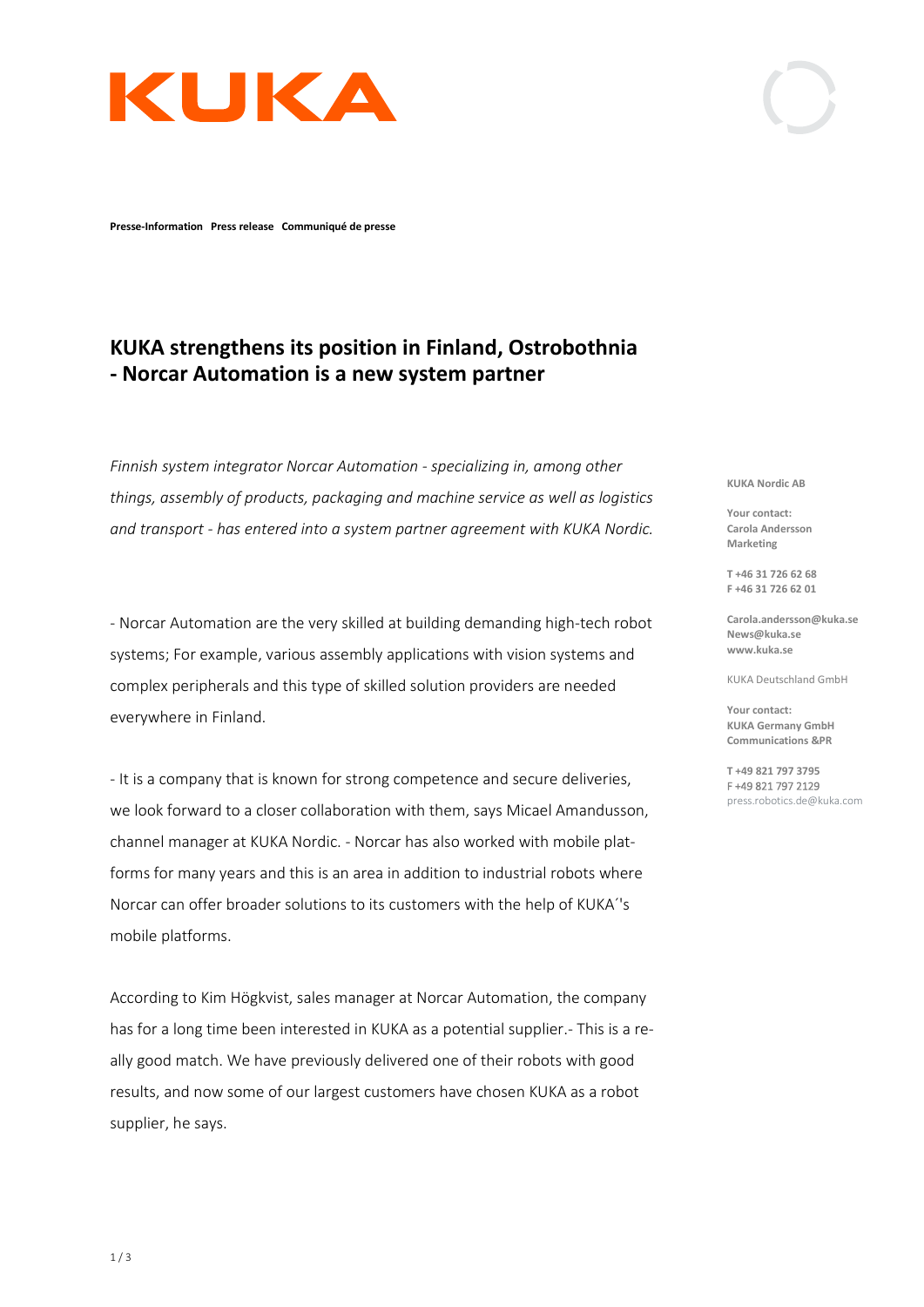

For Norcar Automation, the closer relationship means several advantages. In addition to direct contact with KUKA Nordic's experts and product specialists, they are also invited to participate in KUKA's annual system partner days - where suppliers and customers meet to exchange knowledge, make contacts and do business.

- The collaboration means that we broaden our range and that we can deliver to more companies, which also supports our strategy for growth.

Through the system partner agreement, Norcar Automation also receives continuous training in KUKA's products, plus ongoing access to updates and news.

- This means that we will be at the forefront of KUKA's technology, says Kim Högkvist. The company is based in Nykarleby near the coast of the Gulf of Bothnia, about ten miles by sea straight across from Umeå.

They have 16 employees today, but hopefully soon more. They are part of the larger family-owned group Norcar-BSB, founded in 1979. Previously, Norcar Automation was a business unit within the Oy Norcar-BSB AB group, but last year they were spun off and became an independent company.

Having a system partner in Ostrobothnia is important because it is always the case that a local connection contributes to knowledge and opportunities for both of us.According to Micael Amandusson, channel manager at KUKA Nordic, Norcar Automation is a company with extensive experience in delivering everything from standard products to complete production lines, including to quite tough and demanding environments. In addition to Finland, customers are also found in several other countries in Europe.

- We are looking forward to forging stronger ties with a very competent and skilled player in the industry, says Micael Amandusson.